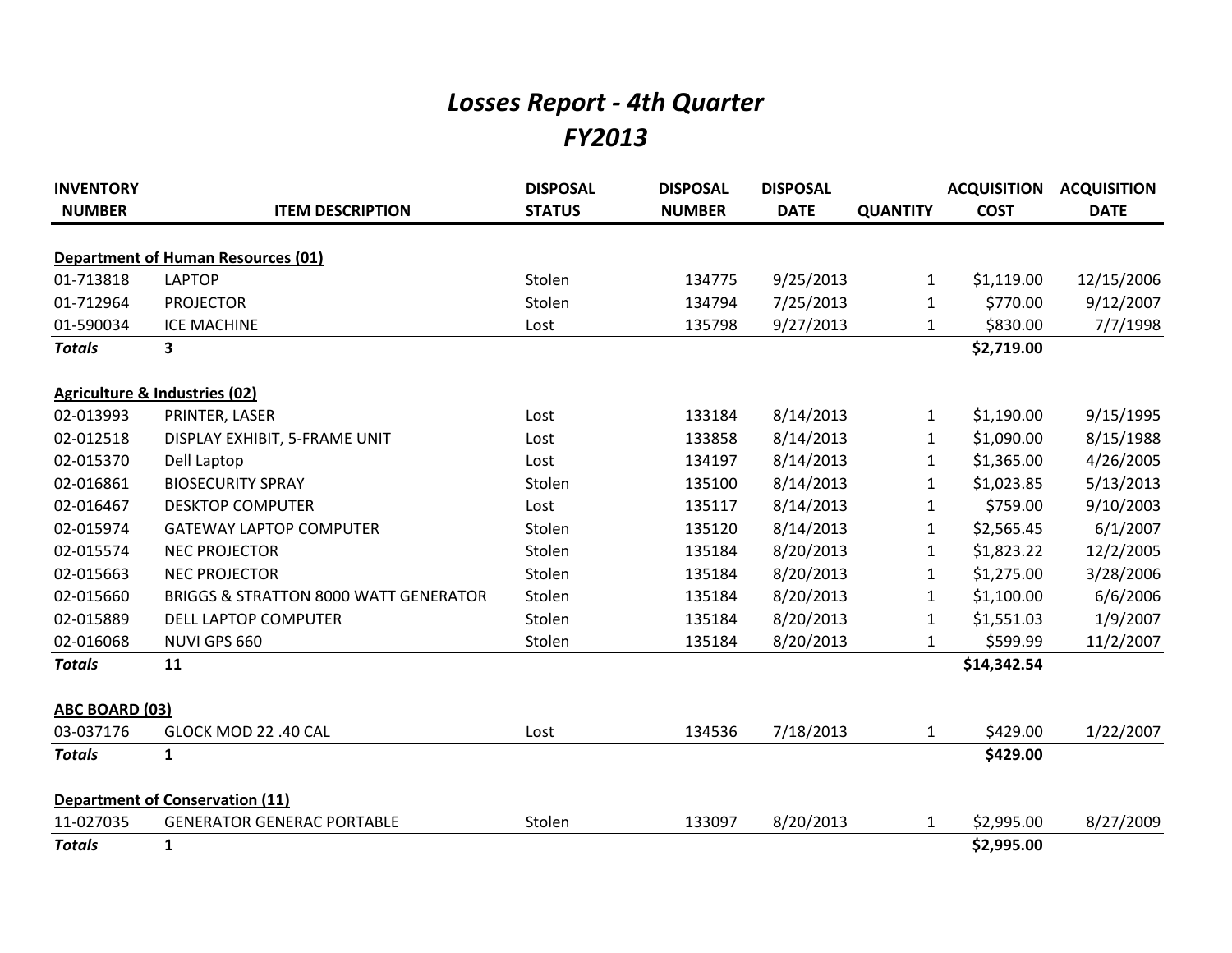| <b>INVENTORY</b> |                                                 | <b>DISPOSAL</b> | <b>DISPOSAL</b> | <b>DISPOSAL</b> |                 | <b>ACQUISITION</b> | <b>ACQUISITION</b> |
|------------------|-------------------------------------------------|-----------------|-----------------|-----------------|-----------------|--------------------|--------------------|
| <b>NUMBER</b>    | <b>ITEM DESCRIPTION</b>                         | <b>STATUS</b>   | <b>NUMBER</b>   | <b>DATE</b>     | <b>QUANTITY</b> | <b>COST</b>        | <b>DATE</b>        |
|                  | <b>DEPARTMENT OF CORRECTIONS (12)</b>           |                 |                 |                 |                 |                    |                    |
| 12-042350        | SHOTGUN 12 GAUGE PUMP                           | Stolen          | 134987          | 8/2/2013        | $\mathbf{1}$    | \$337.84           | 7/31/2002          |
| 12-042351        | <b>SHOTGUN 12 GAUGE PUMP</b>                    | Stolen          | 134987          | 8/2/2013        | $\mathbf{1}$    | \$337.84           | 7/31/2002          |
| 12-067391        | <b>COMPUTER LAPTOP</b>                          | Stolen          | 134987          | 8/2/2013        | $\mathbf{1}$    | \$1,365.04         | 3/21/2007          |
| 12-068211        | <b>COMPUTER LAPTOP</b>                          | Stolen          | 134987          | 8/2/2013        | $\mathbf{1}$    | \$1,235.00         | 1/11/2008          |
| 12-090184        | RIFLE .223 CALIBER (AR-15)                      | Stolen          | 134987          | 8/2/2013        | $\mathbf{1}$    | \$675.17           | 2/22/2010          |
| 12-068215        | <b>COMPUTER LAPTOP</b>                          | Stolen          | 135091          | 8/12/2013       | $\mathbf{1}$    | \$1,250.00         | 1/11/2008          |
| <b>Totals</b>    | 6                                               |                 |                 |                 |                 | \$5,200.89         |                    |
|                  |                                                 |                 |                 |                 |                 |                    |                    |
|                  | <b>Department of Education (15)</b>             |                 |                 |                 |                 |                    |                    |
| 15-021143        | CAMERA 55MM.HONEYWELL                           | Lost            | 135199          | 8/20/2013       | $\mathbf{1}$    | \$205.00           | 7/15/1976          |
| <b>Totals</b>    | $\mathbf{1}$                                    |                 |                 |                 |                 | \$205.00           |                    |
|                  |                                                 |                 |                 |                 |                 |                    |                    |
|                  | <b>Department of Public Health (23)</b>         |                 |                 |                 |                 |                    |                    |
| 23-084354        | Laptop                                          | Stolen          | 134901          | 9/12/2013       | $\mathbf{1}$    | \$1,224.00         | 9/30/2008          |
| <b>Totals</b>    | $\mathbf{1}$                                    |                 |                 |                 |                 | \$1,224.00         |                    |
|                  |                                                 |                 |                 |                 |                 |                    |                    |
|                  | <b>DEPARTMENT OF LABOR (25)</b>                 |                 |                 |                 |                 |                    |                    |
| 25-002123        | <b>METHANE GAS DETECTOR</b>                     | Lost            | 135591          | 9/16/2013       | $\mathbf{1}$    | \$545.65           | 9/16/2010          |
| <b>Totals</b>    | $\mathbf{1}$                                    |                 |                 |                 |                 | \$545.65           |                    |
|                  |                                                 |                 |                 |                 |                 |                    |                    |
|                  | <b>Alabama Department of Public Safety (35)</b> |                 |                 |                 |                 |                    |                    |
| 35-041791        | <b>TYPEWRITER ELETRONIC</b>                     | Lost            | 135647          | 9/27/2013       | $\mathbf{1}$    | \$527.50           | 4/26/1996          |
| 35-034889        | SHIELD, ARMOR, BODY BUNKER                      | Lost            | 135647          | 9/27/2013       | $\mathbf{1}$    | \$1,303.00         | 3/15/1993          |
| 35-034890        | SHIELD, ARMOR, BODY BUNKER                      | Lost            | 135647          | 9/27/2013       | $\mathbf{1}$    | \$1,303.00         | 3/15/1993          |
| 35-034897        | SHIELD, ARMOR, BODY BUNKER                      | Lost            | 135647          | 9/27/2013       | $\mathbf{1}$    | \$1,303.00         | 3/15/1993          |
| 35-067271        | TASER X26 #TA26011                              | Lost            | 135647          | 9/27/2013       | $\mathbf{1}$    | \$759.95           | 1/4/2007           |
| 35-067656        | TASER X26 #TA26011                              | Lost            | 135647          | 9/27/2013       | $\mathbf{1}$    | \$759.95           | 4/12/2007          |
| 35-026738        | SHOTGUN 12GA REM 870 W/EXT                      | Destroyed       | 135825          | 9/27/2013       | $\mathbf{1}$    | \$241.00           | 7/15/1919          |
| 35-057607        | RADAR DUAL STALKER RADAR                        | Destroyed       | 135825          | 9/27/2013       | $\mathbf{1}$    | \$2,680.00         | 9/6/2002           |
| 35-067352        | TASER X26 #TA26011                              | Destroyed       | 135825          | 9/27/2013       | $\mathbf{1}$    | \$759.95           | 1/9/2007           |
| <b>Totals</b>    | 9                                               |                 |                 |                 |                 | \$9,637.35         |                    |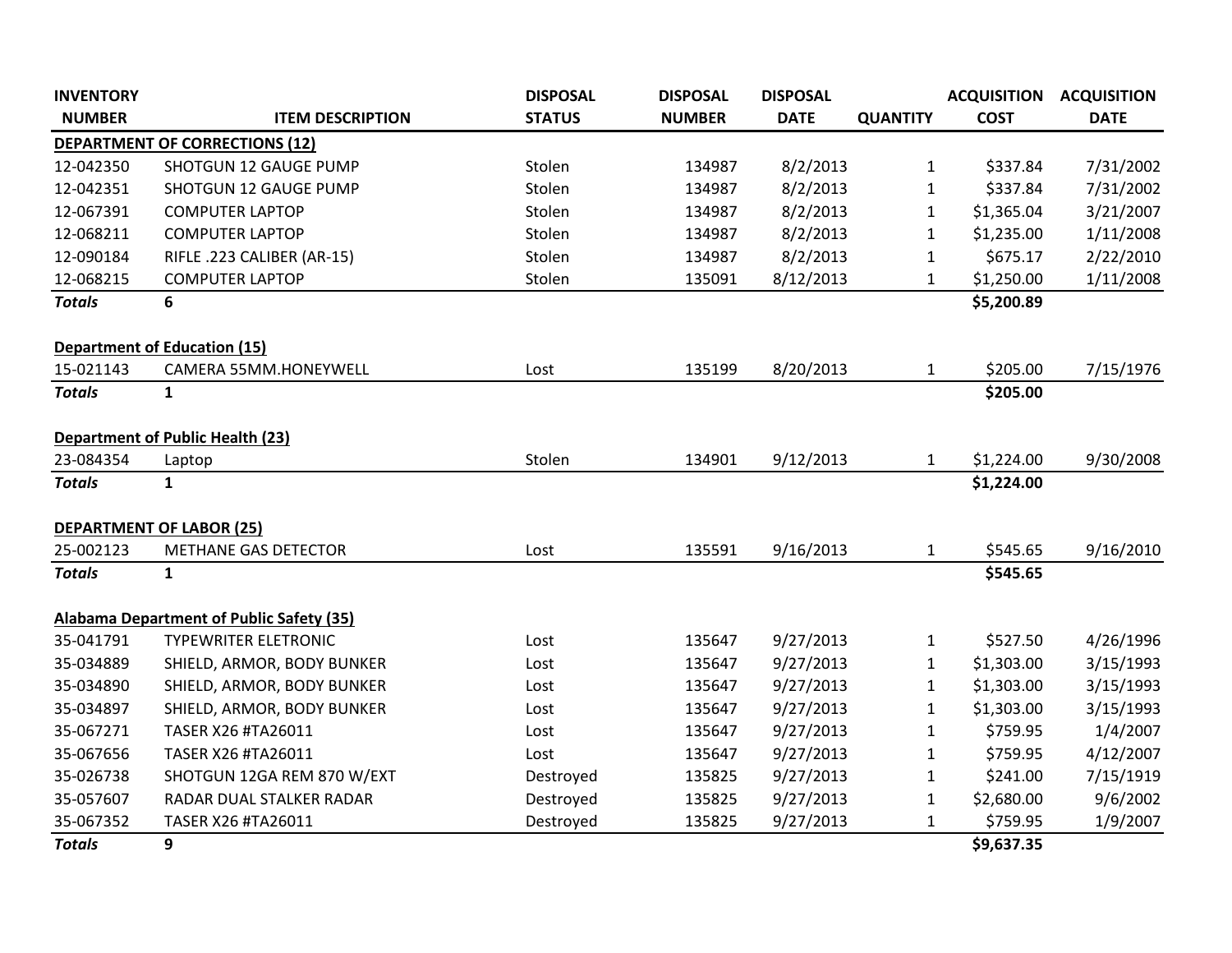| <b>INVENTORY</b> |                                             | <b>DISPOSAL</b> | <b>DISPOSAL</b> | <b>DISPOSAL</b> |                 | <b>ACQUISITION</b> | <b>ACQUISITION</b> |
|------------------|---------------------------------------------|-----------------|-----------------|-----------------|-----------------|--------------------|--------------------|
| <b>NUMBER</b>    | <b>ITEM DESCRIPTION</b>                     | <b>STATUS</b>   | <b>NUMBER</b>   | <b>DATE</b>     | <b>QUANTITY</b> | <b>COST</b>        | <b>DATE</b>        |
|                  | <b>Real Estate Commission (38)</b>          |                 |                 |                 |                 |                    |                    |
| 38-001465        | 15.4" COMPAQ WIDESCREEN NOTEBOOK            | Destroyed       | 135571          | 9/13/2013       | $\mathbf 1$     | \$1,224.00         | 9/4/2009           |
| <b>Totals</b>    | $\mathbf{1}$                                |                 |                 |                 |                 | \$1,224.00         |                    |
|                  | <b>Department of Revenue (40)</b>           |                 |                 |                 |                 |                    |                    |
| 40-078615        | DELL POWEREDGE 2650 SERVER                  | Destroyed       | 135730          | 9/24/2013       | $\mathbf{1}$    | \$8,264.00         | 12/16/2002         |
| 40-080676        | DELL POWEREDGE 2950 SERVER                  | Destroyed       | 135730          | 9/24/2013       | $\mathbf 1$     | \$6,786.55         | 2/2/2007           |
| 40-080677        | DELL POWEREDGE 2950 SERVER                  | Destroyed       | 135730          | 9/24/2013       | $\mathbf{1}$    | \$6,786.55         | 2/2/2007           |
| 40-080678        | <b>DELL POWEREDGE 2950 SERVER</b>           | Destroyed       | 135730          | 9/24/2013       | $\mathbf{1}$    | \$6,318.21         | 2/2/2007           |
| 40-082854        | <b>AT&amp;T APPLE IPHONE</b>                | Stolen          | 135853          | 9/27/2013       | $\mathbf 1$     | \$99.99            | 2/9/2012           |
| <b>Totals</b>    | 5                                           |                 |                 |                 |                 | \$28,255.30        |                    |
|                  | <b>Department of Veterans Affairs (45)</b>  |                 |                 |                 |                 |                    |                    |
| 45-071499        | CHART RACK, COUNTER MT, 32CAPAC             | Stolen          | 135549          | 9/30/2013       | $\mathbf{1}$    | \$1,155.71         | 9/22/1995          |
| 45-072478        | CHART RACK, COUNTER MT, 32CAPAC             | Stolen          | 135549          | 9/30/2013       | $\mathbf 1$     | \$1,155.71         | 9/22/1995          |
| 45-072867        | <b>CHART RACK W/36 CHARTS</b>               | Stolen          | 135549          | 9/30/2013       | $\mathbf 1$     | \$1,204.31         | 3/9/2000           |
| 45-072868        | <b>CHART RACK W/36 CHARTS</b>               | Stolen          | 135549          | 9/30/2013       | 1               | \$1,204.31         | 3/9/2000           |
| <b>Totals</b>    | 4                                           |                 |                 |                 |                 | \$4,720.04         |                    |
|                  | <b>Alabama State Docks Authority (47)</b>   |                 |                 |                 |                 |                    |                    |
| 47-032522        | <b>RADIO</b>                                | Lost            | 135632          | 9/24/2013       | $\mathbf{1}$    | \$605.00           | 10/27/2003         |
| 47-033307        | <b>RADIO</b>                                | Lost            | 135632          | 9/24/2013       | 1               | \$3,910.16         | 6/20/2006          |
| 47-033801        | <b>RADIO</b>                                | Lost            | 135632          | 9/24/2013       | 1               | \$2,033.35         | 1/2/2009           |
| 47-034098        | HAND-HELD RADIO                             | Lost            | 135632          | 9/24/2013       | $\mathbf{1}$    | \$513.00           | 3/16/2011          |
| 47-034103        | HAND-HELD RADIO                             | Lost            | 135632          | 9/24/2013       | 1               | \$513.00           | 3/16/2011          |
| <b>Totals</b>    | 5                                           |                 |                 |                 |                 | \$7,574.51         |                    |
|                  | <b>Department of Forensic Sciences (61)</b> |                 |                 |                 |                 |                    |                    |
| 61-005149        | <b>COT ROLL-IN ONE-MAN</b>                  | Stolen          | 135242          | 9/24/2013       | $\mathbf 1$     | \$1,200.00         | 3/11/1992          |
| <b>Totals</b>    | $\mathbf{1}$                                |                 |                 |                 |                 | \$1,200.00         |                    |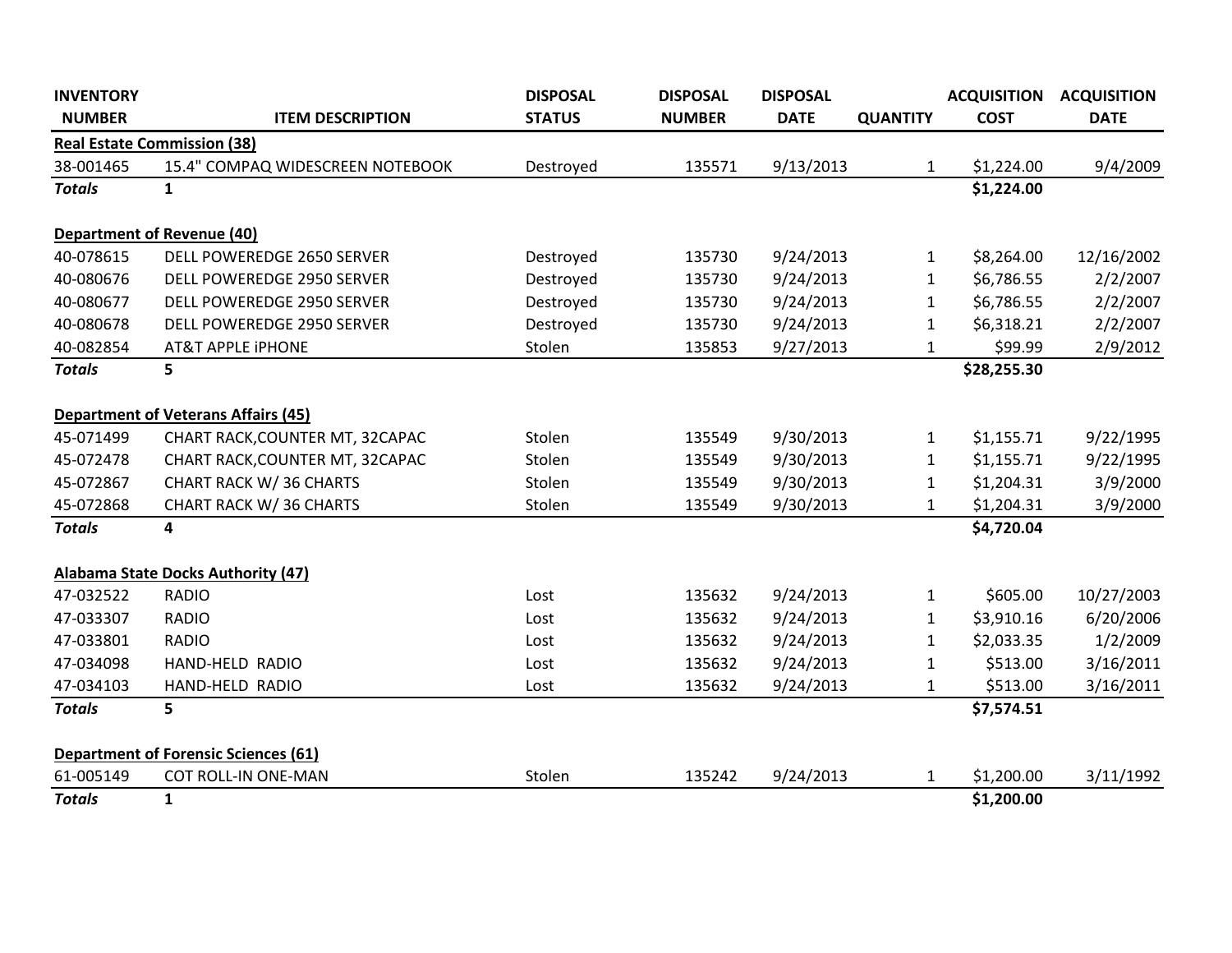| <b>INVENTORY</b>           |                                                | <b>DISPOSAL</b> | <b>DISPOSAL</b> | <b>DISPOSAL</b> |                 | <b>ACQUISITION</b> | <b>ACQUISITION</b> |
|----------------------------|------------------------------------------------|-----------------|-----------------|-----------------|-----------------|--------------------|--------------------|
| <b>NUMBER</b>              | <b>ITEM DESCRIPTION</b>                        | <b>STATUS</b>   | <b>NUMBER</b>   | <b>DATE</b>     | <b>QUANTITY</b> | <b>COST</b>        | <b>DATE</b>        |
| <b>ADECA (64)</b>          |                                                |                 |                 |                 |                 |                    |                    |
| 64-005339                  | WASHER-PRESSURE WASHER                         | Lost            | 135859          | 9/27/2013       | 1               | \$1,169.35         | 4/23/1998          |
| 64-006131                  | <b>Optiplex Computer</b>                       | Lost            | 135859          | 9/27/2013       | 1               | \$767.05           | 11/8/2004          |
| 64-006194                  | Desktop Computer                               | Lost            | 135859          | 9/27/2013       | $\mathbf{1}$    | \$767.05           | 11/23/2004         |
| 64-006198                  | Desktop Computer                               | Lost            | 135859          | 9/27/2013       | $\mathbf{1}$    | \$767.05           | 11/23/2004         |
| <b>Totals</b>              | 4                                              |                 |                 |                 |                 | \$3,470.50         |                    |
|                            | <b>Alabama Public Television (73)</b>          |                 |                 |                 |                 |                    |                    |
| 73-101634                  | CPU-DESKTOP HP COMPAQ 8000 ELITE               | Lost            | 135830          | 9/30/2013       | 1               | \$794.00           | 9/30/2010          |
| <b>Totals</b>              | 1                                              |                 |                 |                 |                 | \$794.00           |                    |
|                            | Alabama Dept. of Environmental Management (74) |                 |                 |                 |                 |                    |                    |
| 74-016841                  | <b>GPS Unit Earthmate PN-20</b>                | Stolen          | 134494          | 8/15/2013       | 1               | \$219.00           | 5/26/2009          |
| 74-017370                  | Digital Camera Nikon P100                      | Lost            | 134495          | 8/8/2013        | 1               | \$350.00           | 9/9/2010           |
| 74-015239                  | P C LAPTOP 1.7/512/40                          | Stolen          | 135550          | 9/16/2013       | 1               | \$1,274.00         | 1/9/2006           |
| <b>Totals</b>              | $\overline{\mathbf{3}}$                        |                 |                 |                 |                 | \$1,843.00         |                    |
| <b>Youth Services (83)</b> |                                                |                 |                 |                 |                 |                    |                    |
| 83-011770                  | <b>FACSIMILE MACHINE, LETTER</b>               | Destroyed       | 135694          | 9/27/2013       | 1               | \$1,550.00         | 3/5/1998           |
| 83-055060                  | SURGE PROTECTOR, CPU                           | Destroyed       | 135694          | 9/27/2013       | 1               | \$1,000.00         | 10/4/2000          |
| 83-060233                  | WINDOW-CONDITIONER, AIR 25000                  | Destroyed       | 135694          | 9/27/2013       | $\mathbf{1}$    | \$520.00           | 8/15/1988          |
| 83-060637                  | MOWER, FIELD & BRUSH, 8HP, CO                  | Destroyed       | 135694          | 9/27/2013       | 1               | \$965.00           | 7/15/1991          |
| 83-013792                  | <b>GATEWAY LAPTOP COMPUTER</b>                 | Destroyed       | 135694          | 9/27/2013       | 1               | \$1,361.00         | 9/8/2005           |
| 83-013833                  | <b>GATEWAY LAPTOP COMPUTER</b>                 | Destroyed       | 135694          | 9/27/2013       | $\mathbf{1}$    | \$1,361.00         | 9/8/2005           |
| 83-053936                  | PROJECTOR VIDEO                                | Destroyed       | 135694          | 9/27/2013       | 1               | \$647.43           | 1/9/2007           |
| 83-054886                  | <b>DEFIBRILLATOR</b>                           | Destroyed       | 135694          | 9/27/2013       | 1               | \$1,369.13         | 11/7/2008          |
| 83-048603                  | SWITCH ETHERNET CISCO CATALYST 2940            | Destroyed       | 135694          | 9/27/2013       | 1               | \$676.60           | 3/10/2009          |
| 83-053711                  | HP LAPTOP COMPUTER 4510s                       | Destroyed       | 135694          | 9/27/2013       | 1               | \$1,100.00         | 9/9/2010           |
| 83-053715                  | HP LAPTOP COMPUTER 4510s                       | Destroyed       | 135694          | 9/27/2013       | 1               | \$1,100.00         | 9/9/2010           |
| <b>Totals</b>              | 11                                             |                 |                 |                 |                 | \$11,650.16        |                    |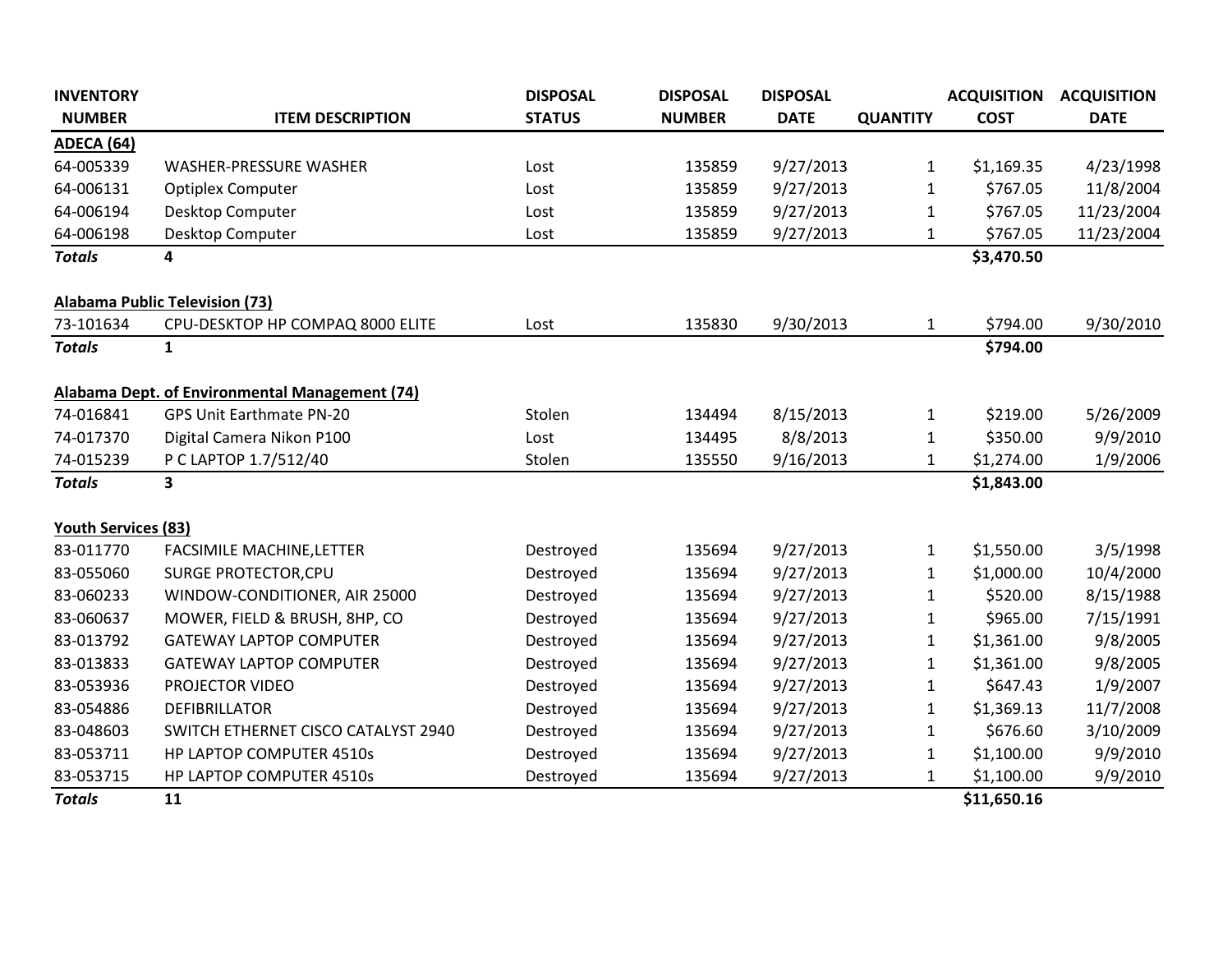| <b>INVENTORY</b>                  |                                            | <b>DISPOSAL</b> | <b>DISPOSAL</b> | <b>DISPOSAL</b> |                 | <b>ACQUISITION</b> | <b>ACQUISITION</b> |
|-----------------------------------|--------------------------------------------|-----------------|-----------------|-----------------|-----------------|--------------------|--------------------|
| <b>NUMBER</b>                     | <b>ITEM DESCRIPTION</b>                    | <b>STATUS</b>   | <b>NUMBER</b>   | <b>DATE</b>     | <b>QUANTITY</b> | <b>COST</b>        | <b>DATE</b>        |
| <b>Medicaid Agency (89)</b>       |                                            |                 |                 |                 |                 |                    |                    |
| 89-017492                         | TABLET, PERSONAL COMPUTER, FUJITSU T900    | Stolen          | 135527          | 9/13/2013       | 1               | \$1,743.50         | 9/2/2010           |
| <b>Totals</b>                     | $\mathbf{1}$                               |                 |                 |                 |                 | \$1,743.50         |                    |
| <b>Children's Trust Fund (90)</b> |                                            |                 |                 |                 |                 |                    |                    |
| 90-000236                         | DELL D810 LATITUDE LAPTOP                  | Lost            | 135702          | 9/27/2013       | $\mathbf{1}$    | \$1,551.03         | 11/30/2005         |
| <b>Totals</b>                     | $\mathbf{1}$                               |                 |                 |                 |                 | \$1,551.03         |                    |
|                                   | <b>Office of Prosecution Services (AP)</b> |                 |                 |                 |                 |                    |                    |
| AP-000732                         | Desktop Computer                           | Lost            | 135129          | 8/22/2013       | $\mathbf{1}$    | \$1,362.00         | 9/11/2002          |
| AP-001295                         | I-Pad 2 WI-FI                              | Lost            | 135129          | 8/22/2013       | $\mathbf{1}$    | \$795.00           | 2/14/2012          |
| <b>Totals</b>                     | $\mathbf{2}$                               |                 |                 |                 |                 | \$2,157.00         |                    |
|                                   | HAVA/NEW VOTER REGISTRATION (HA)           |                 |                 |                 |                 |                    |                    |
| HA-001287                         | UNINTERRUPTED POWER SUPPLY                 | Lost            | 135752          | 9/24/2013       | $\mathbf{1}$    | \$527.78           | 8/31/2007          |
| HA-001330                         | <b>DESKTOP COMPUTER</b>                    | Lost            | 135752          | 9/24/2013       | $\mathbf{1}$    | \$1,070.35         | 8/31/2007          |
| HA-001904                         | <b>PRINTER</b>                             | Lost            | 135752          | 9/24/2013       | $\mathbf{1}$    | \$794.00           | 1/14/2008          |
| HA-001909                         | PRINTER                                    | Lost            | 135752          | 9/24/2013       | $\mathbf{1}$    | \$794.00           | 1/14/2008          |
| HA-001915                         | <b>PRINTER</b>                             | Lost            | 135752          | 9/24/2013       | $\mathbf{1}$    | \$794.00           | 1/14/2008          |
| HA-001946                         | <b>PRINTER</b>                             | Lost            | 135752          | 9/24/2013       | $\mathbf{1}$    | \$794.00           | 1/14/2008          |
| HA-001967                         | PRINTER                                    | Lost            | 135752          | 9/24/2013       | $\mathbf{1}$    | \$794.00           | 1/14/2008          |
| HA-002058                         | HP P3015 Printer                           | Lost            | 135752          | 9/24/2013       | $\mathbf{1}$    | \$698.00           | 7/25/2010          |
| <b>Totals</b>                     | 8                                          |                 |                 |                 |                 | \$6,266.13         |                    |
|                                   | <b>Department of Transportation (HD)</b>   |                 |                 |                 |                 |                    |                    |
| HD-079163                         | COMPUTER, LAPTOP                           | Stolen          | AM13206         | 9/12/2013       | $\mathbf{1}$    | \$2,472.52         | 9/30/2005          |
| HD-089176                         | COMPUTER, LAPTOP                           | Stolen          | AM13206         | 9/12/2013       | $\mathbf{1}$    | \$1,454.22         | 8/1/2011           |
| <b>Totals</b>                     | $\mathbf{2}$                               |                 |                 |                 |                 | \$3,926.74         |                    |
|                                   | <b>Department of Transportation (SG)</b>   |                 |                 |                 |                 |                    |                    |
| SG-066891                         | PIPE/CABLE LOCATOR                         | Stolen          | AM13195         | 8/21/2013       | $\mathbf{1}$    | \$1,009.00         | 4/19/2004          |
| <b>Totals</b>                     | $\mathbf{1}$                               |                 |                 |                 |                 | \$1,009.00         |                    |